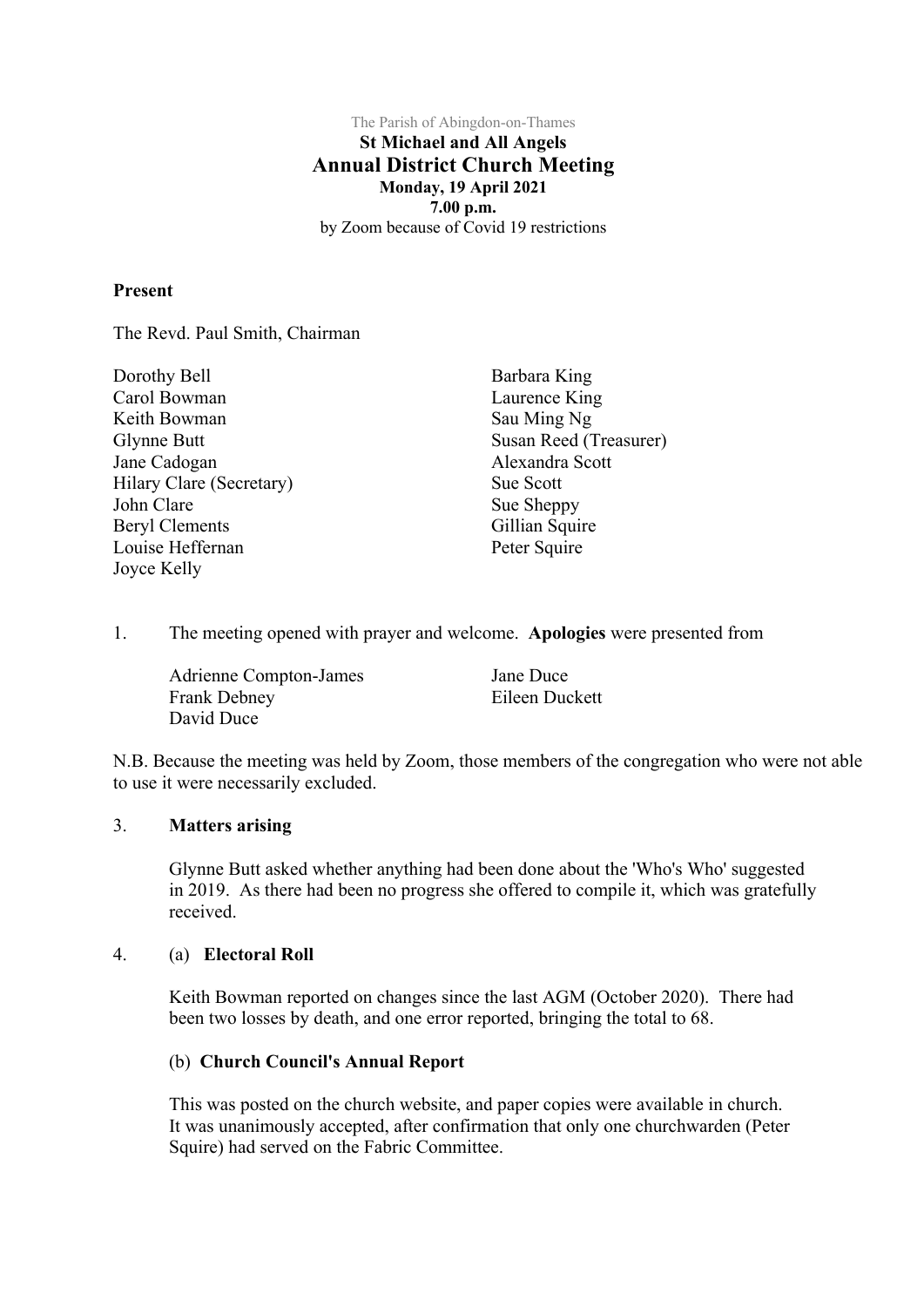# (c) **Presentation of the accounts for 2020**

This was made by Susan Read, who had taken over as Treasurer from Mike Collins; the financial report had been prepared by Mike to the end of 2020. This is posted on the website; hard copies can be made available.

There had been an increase in the deficit between income and expenditure, as income had been substantially hit by Covid 19 restrictions (loss of lettings from church and church room, loss of fund-raising events, etc.), even though some expenditure had also decreased. There had been no building works, but as the next quinquennial inspection was due this was likely to change.

Thanks were expressed to Mike for his hard work and to Susan for taking over. She hopes to produce more detailed accounts on a quarterly basis.

## 5. **Elections**

(a) Joyce Kelly (proposed Peter Squire, 2nd Hilary Clare) and Louise Heffernan (proposed Laurence King, 2nd Nicola Ng) were nominated for election as **churchwardens** by the Annual Meeting of Parishioners on 29 April 2021.

(b) John Clare (proposed Joyce Kelly, 2nd Sau Ming Ng) was elected to the **Parochial Church Council** for 3 years. There continues to be a vacancy for 2 years.

(c) Beryl Clements (proposed Nicola Ng, 2nd Joyce Kelly) and Nicola Ng (proposed Joyce Kelly, 2nd Gillian Squire) were elected to the **District Church Council.** One vacancy remains.

(d) Jane Cadogan (proposed Sue Scott, 2nd Alexandra Scott) was elected as the St. Michael's representative on the Church-in-Abingdon.

### 6. There was no other business.

### 7. **Team Vicar's notes**

Fr. Paul announced that although he had expected to take his sabbatical (originally planned for 2020) later in 2021 he was going to defer it until 2022, in the hope that he would be able to follow his original travelling plans. He would be taking his annual leave in one block from mid-August to September this year.

He spoke of the difficulties during the period of Covid 19 restrictions. He hoped to be able to resume the Thursday mid-day mass from July; there would be a celebration at 12.30 on Ascension Day (and another in the evening at St Nicolas'). There would be a celebration on Corpus Christi (3 June), probably in the evening.

He expressed deep gratitude to David Duce for his work on preparing service leaflets during the last year, and for his much-appreciated work on the extended pew leaflet, to Ming for his work with Zoom for the Sunday serviced during the period when the church was closed, and to Graham and Glynne for the music they provided, to Peter and Joyce for their work as churchwardens and to Louise for taking on the job. He spoke warmly of Peter's dedication during his 4-year stint. The Archdeacon's Visitation for the deanery would be held on 2 September (information from Sue Scott). He concluded by thanking everyone for being there.